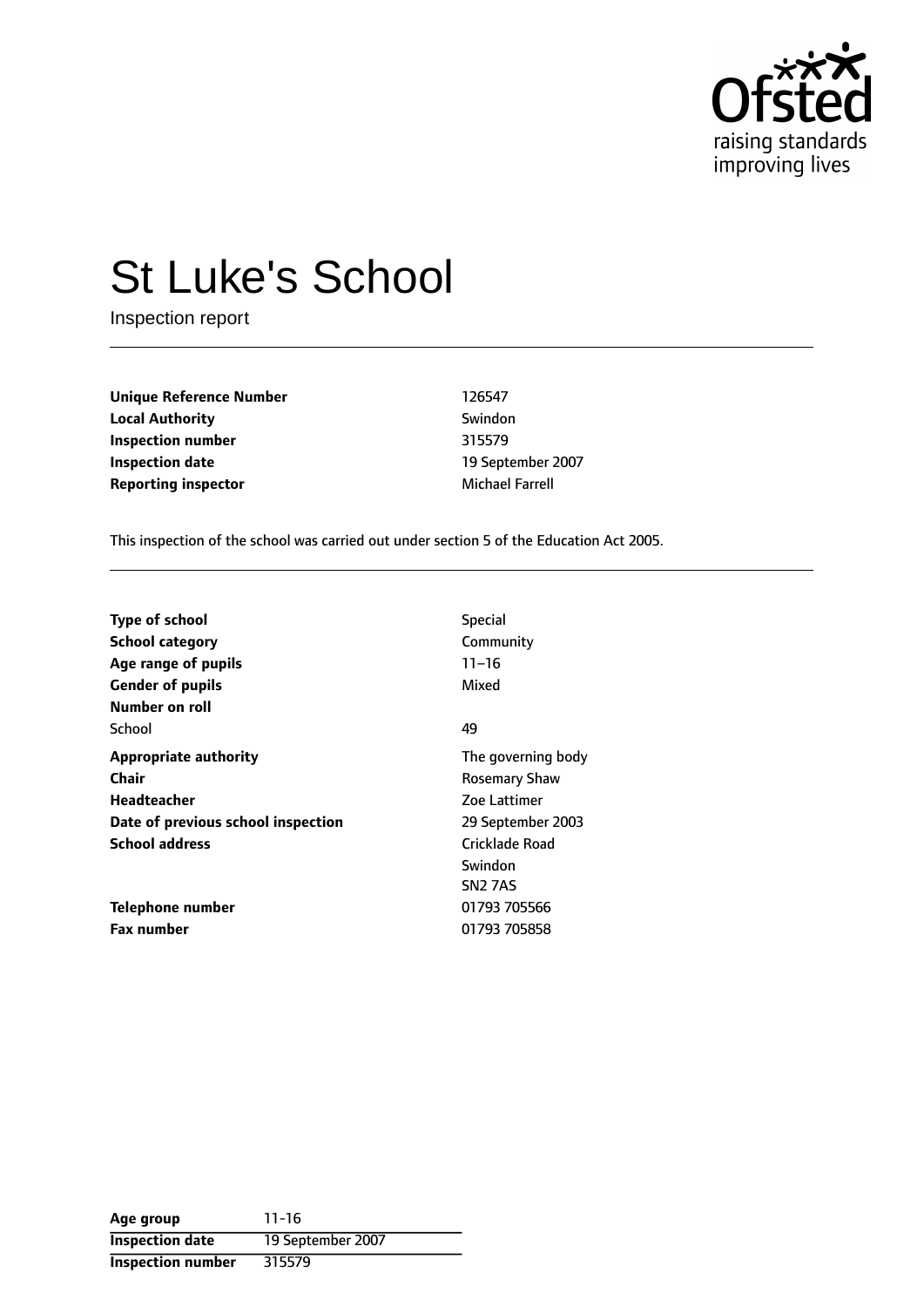.

© Crown copyright 2007

#### Website: www.ofsted.gov.uk

This document may be reproduced in whole or in part for non-commercial educational purposes, provided that the information quoted is reproduced without adaptation and the source and date of publication are stated.

Further copies of this report are obtainable from the school. Under the Education Act 2005, the school must provide a copy of this report free of charge to certain categories of people. A charge not exceeding the full cost of reproduction may be made for any other copies supplied.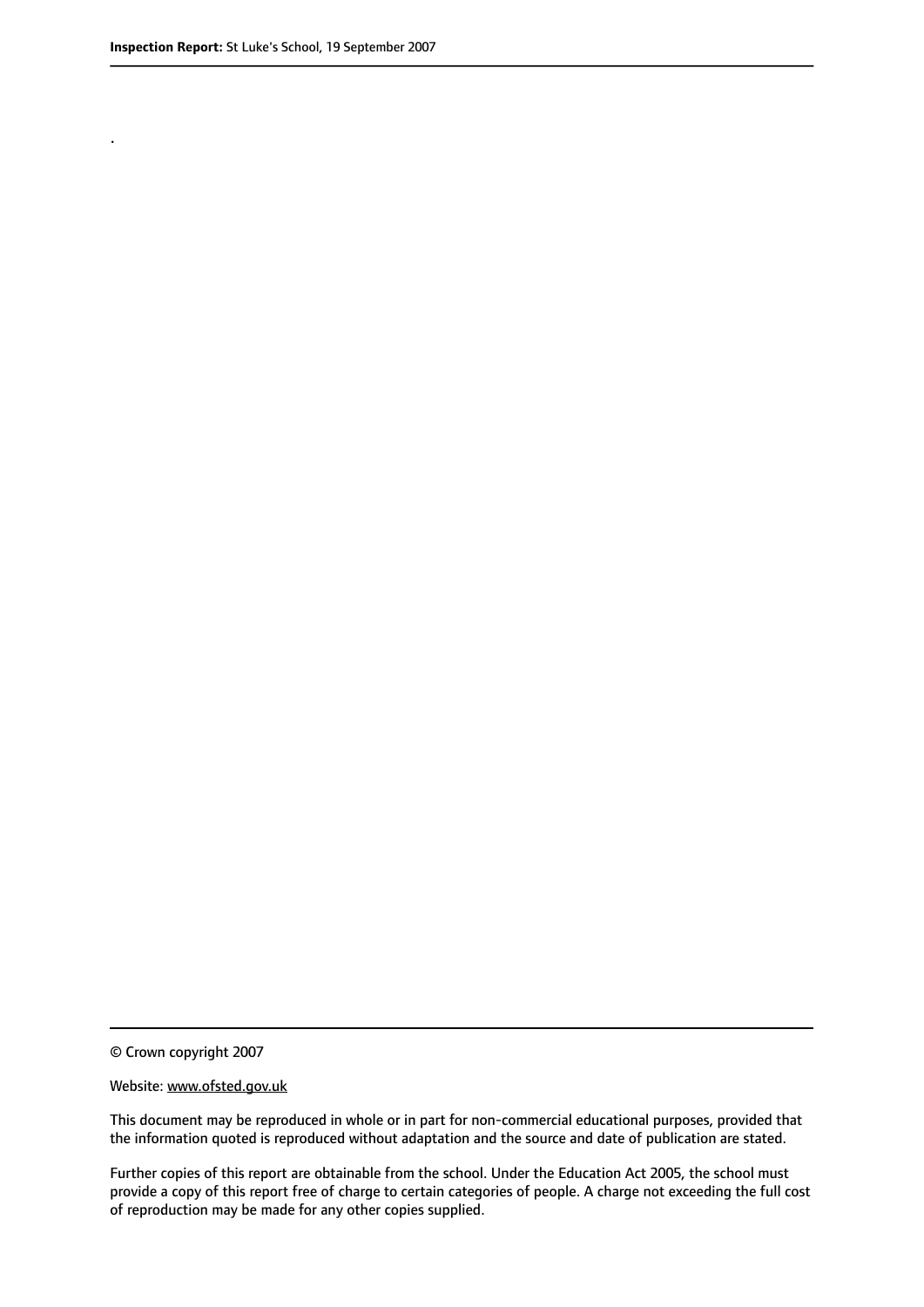# **Introduction**

The inspection was carried out by one Additional Inspector.

## **Description of the school**

St Luke's School educates pupils with behavioural, emotional and social difficulties, all of whom have statements of special educational need. Attainment on entry is exceptionally low. There are only four girls in the school spread across four age groups. Nearly all pupils come from Swindon, with a very small number coming from other local authorities. Six pupils are cared for by the local authority. There are no pupils from ethnic minority backgrounds. Some 24% of pupils are eligible for free school meals, which is a high percentage, although national figures are not available for similar schools. A new headteacher took up post in January 2007.

## **Key for inspection grades**

| Grade 1 | Outstanding  |
|---------|--------------|
| Grade 2 | Good         |
| Grade 3 | Satisfactory |
| Grade 4 | Inadequate   |
|         |              |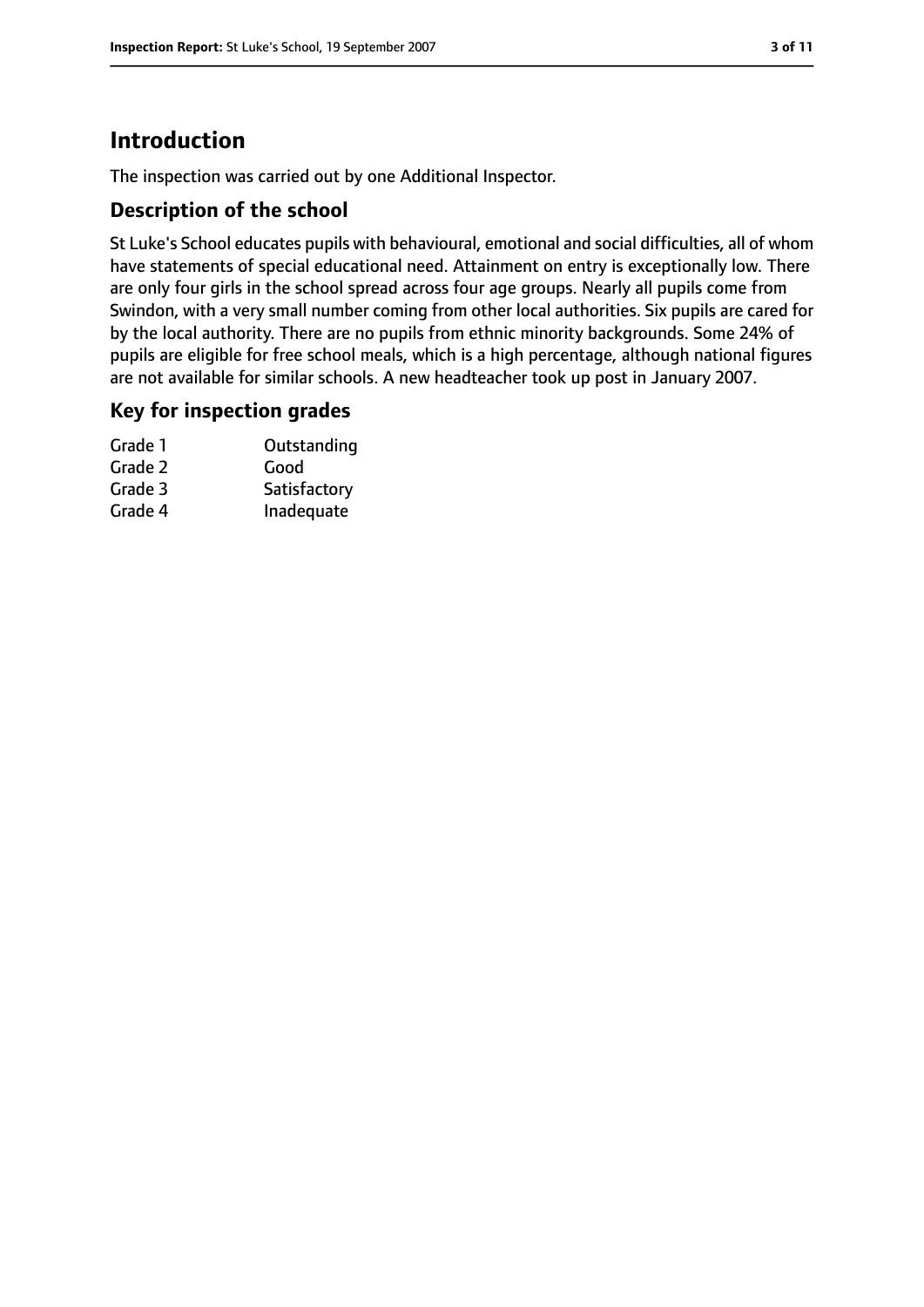# **Overall effectiveness of the school**

#### **Grade: 3**

St Luke's provides a satisfactory education, as shown in the progress pupils make in their work and personal development. Its strengths include the good leadership of its new headteacher who, with the support of senior managers, is charting a clear direction for future improvements. Older pupils make good progress because they are motivated by the opportunity to take an increasing range of qualifications, including General Certificate in Secondary Education (GCSE) examinations. The good subject-based curriculum, enhanced by well-resourced specialist rooms and a spacious site, provides a clear framework of activities.

Parents express positive views of the school, one stating that 'I have nothing but praise for the staff.' The school's own recent survey indicates that some parents are not clear about procedures should they have any complaints, and the school has already taken steps to rectify this. Links with other agencies, including the health service and the Connexions service, are good, as are the recently improved links that have been established with the education welfare service.

The satisfactory systems of care, guidance and support for pupils include clear procedures for risk assessments and robust procedures for child protection. In the relaxed atmosphere in social times, staff and pupils relate to one another well. The effective system of target setting is beginning to contribute to raising expectations. However, partly because of a legacy of previous inconsistencies in the management of pupils' behaviour, there are too many fixed-term exclusions, especially among younger pupils.

Because of the satisfactory support and guidance, pupils' personal development and well-being are satisfactory. Their behaviour is satisfactory. Pupils' cultural development is good while their social, moral and spiritual development is satisfactory. They follow healthy lifestyles, participating well in physical activities and being aware of healthy eating options. Pupils' enjoyment of school, safety awareness and contribution to the community are satisfactory, although they contribute well to the school council. Attendance, while satisfactory, is lower than it could be, partly because of the persistent non-attendance of a few pupils.

Pupils' standards remain exceptionally low for their age because of their special educational needs, and because some have missed earlier schooling, but progress overall is satisfactory. Older pupils, motivated by opportunities for accreditation, progress well. Younger pupils do not make the same progress and achieve only satisfactorily because they adapt less well than older pupils when lessons do not actively engage them. Teaching is satisfactory and benefits from the subject specialisms of teachers and the close teamwork of teachers and specialist support assistants. The best lessons engage pupils and motivate them but, in some lessons, pupils are not active enough in their learning and there is too much reliance on textbooks.

Leadership and management throughout the school are satisfactory and the school runssmoothly day to day. Self-evaluation is over-generous but the school has correctly identified areas in which it needs to improve and strategies to do so. It is supported satisfactorily by the governors but the governing body is under strength. The school has made satisfactory progress since its previous inspection and has the capacity to improve further.

## **What the school should do to improve further**

■ Reduce the number of fixed-term exclusions through closer coordination of strategies, including work with parents.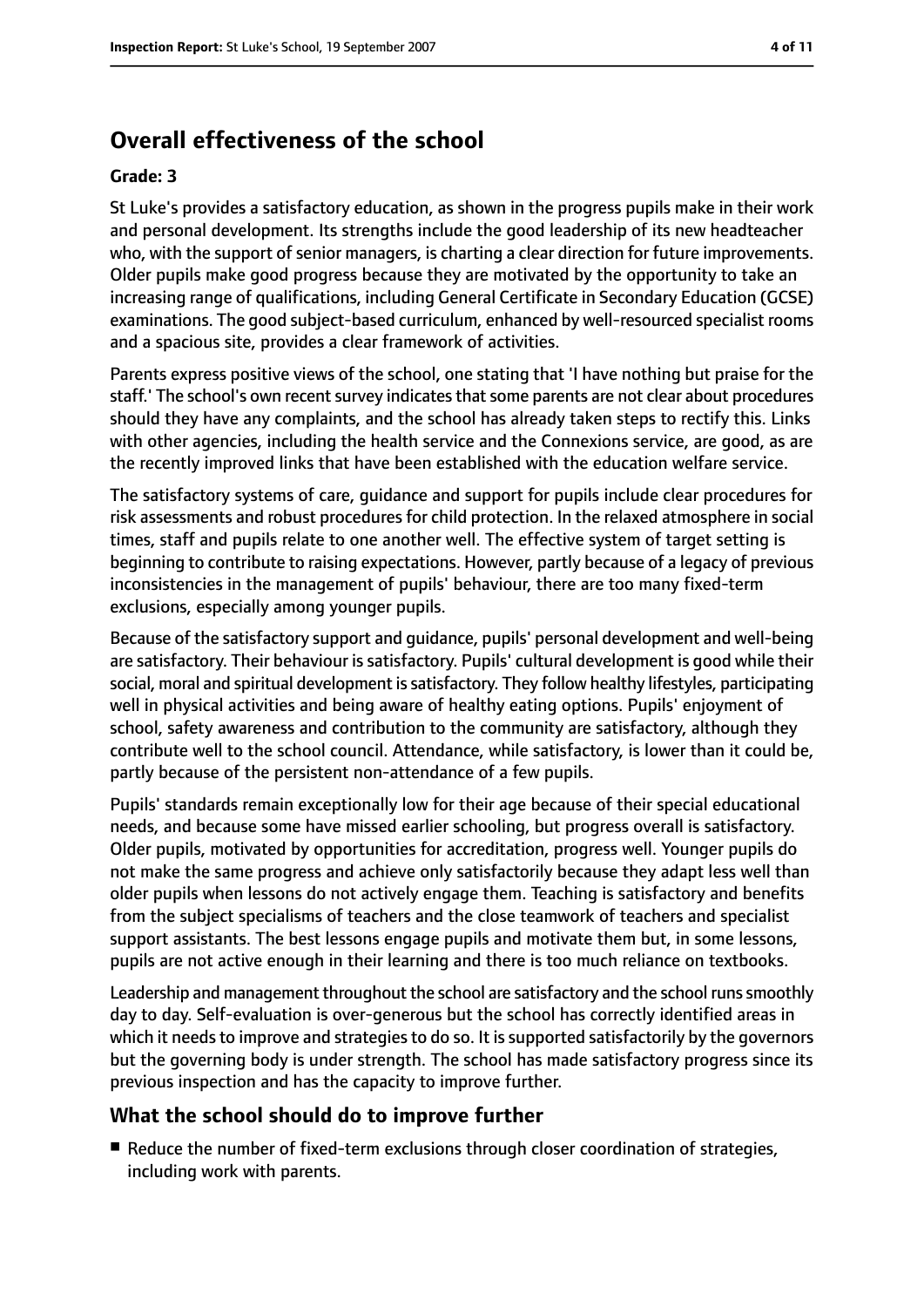- Improve pupils' attendance by coordinating activities to reduce the absence of the small number of pupils who are persistently away.
- Improve progress of younger pupils in all subjects by ensuring teaching and learning is more participatory and active.

A small proportion of schools whose overall effectiveness is judged satisfactory but which have areas of underperformance will receive a monitoring visit by an Ofsted inspector before their next section 5 inspection.

# **Achievement and standards**

## **Grade: 3**

Pupils' standards are exceptionally low because of their special educational needs and, for some pupils, because of a legacy of previously missed schooling. Levels of literacy tend to be about two years behind age expectations. Nevertheless, pupils make steady progress and achieve satisfactorily. Pupils aged 11 to 14 years make satisfactory progress, even in literacy where their confidence levels on entering school are often low. They make satisfactory progress towards targets set for them. In some subjects, for example, physical education and information and communication technology, their progress is good. Older pupils aged 15 and 16 years make good progress, taking an increasing range of GCSE examinations, with some attaining in line with national standards.

There are no significant differences in the achievement of different groups in the school, for example, between girls and boys, pupils in the care of the local authority and pupils assessed as having attention deficit hyperactivity disorder (ADHD). Pupils mature in their time at the school and become increasingly able to take responsibility and behave more independently as they grow older.

# **Personal development and well-being**

## **Grade: 3**

Pupils' moral, social and spiritual development is satisfactory and their cultural development is good. They are generally good at adopting healthy lifestyles, taking energetic part in physical activities, benefiting from the counselling support provided by the school, and being aware of healthy eating options. St Luke's has National Healthy School status. Pupils behave satisfactorily in lessons and in less structured time around school, and are polite and friendly. This is particularly noticeable in the breakfast club, which all pupils attend before school and where staff and pupils sit together and talk in a relaxed and friendly way, making it a good start to the school day. As pupils progressthrough the school, they increasingly develop good workplace skills and other skills such as those in information and communication technology and through opportunities offered through links with the local college.

Pupils act in a safe manner and most of the time are aware of safety considerations. They enjoy their education and know which subjects and aspects of school they like, and which they do not. Overall, they make a satisfactory contribution to the wider local community but rightly believe they could do more. However, their participation in the school council, which has wide responsibilities, is good. Attendance is satisfactory, although lower than it could be, with a small number of pupils with long-term problems with attendance making a disproportionate contribution to absence. The provision contributes to ensuring that pupils will satisfactorily meet the challenges they face as they grow older.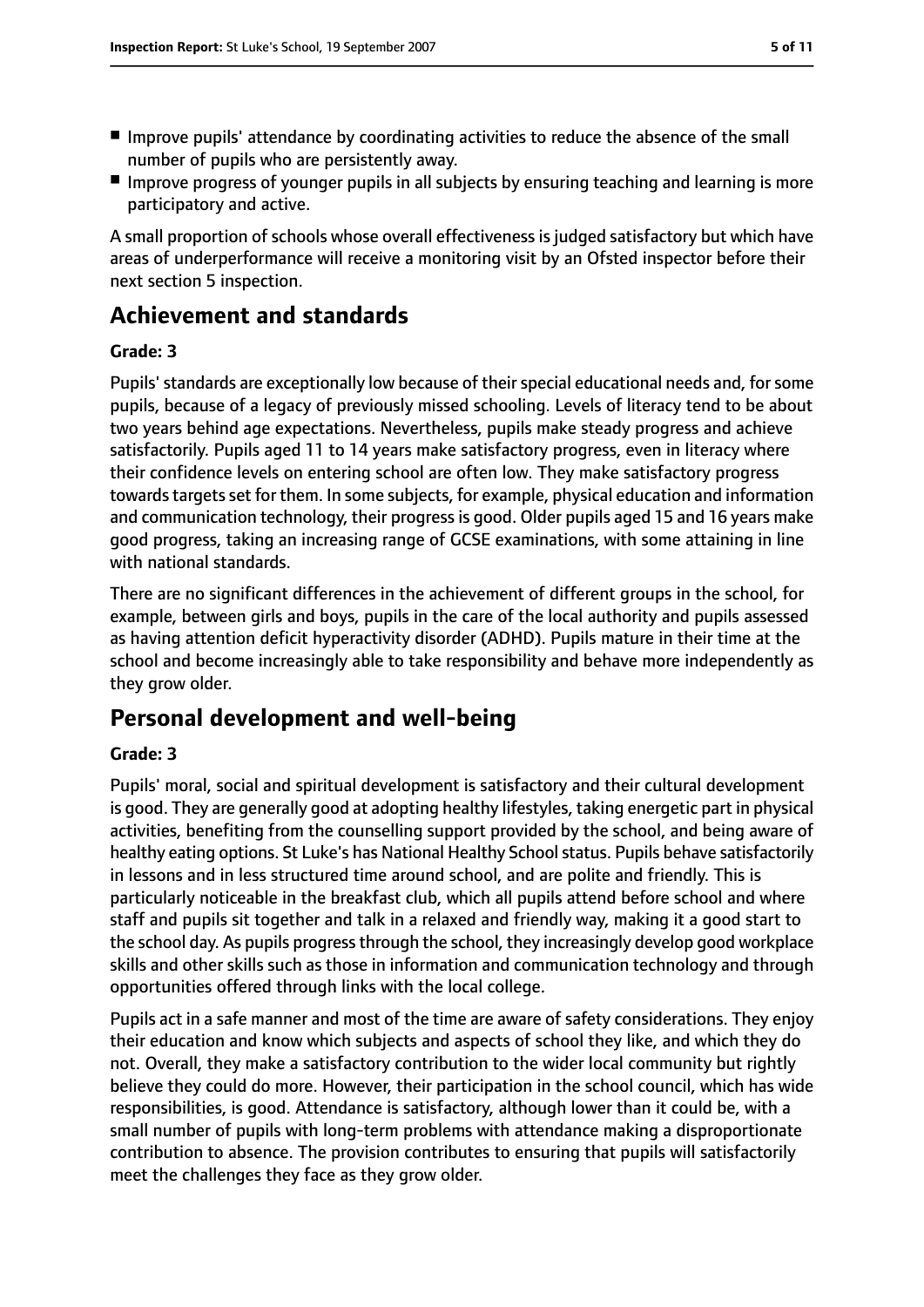# **Quality of provision**

## **Teaching and learning**

#### **Grade: 3**

The strengths of teaching are in the good relationships between staff and pupils and the close working together of teachers and specialist support assistants. The subject specialisms of staff and the well-resourced specialist areas also help ensure they are knowledgeable about their main subject area. The best teaching enlivens lessons with stimulating visual and other aids. For example, in a science lesson on reproduction for younger pupils, the enthusiasm of the teacher and vivid use of the interactive whiteboard engaged pupils' interest and they spoke sensibly and with enthusiasm about the topic. The credit economy system, in which pupils earn points for rewards, at its best works effectively to provide an incentive for pupils to achieve.

However, the predominantly satisfactory teaching misses opportunities to make lessons more active and participatory, too often depending on textbooks when active involvement could lead to better progress. For example, in mathematics lessons textbooks are sometimes used for activities such as exploring the properties of shapes that would lend themselves very well to construction activities. This particularly affects younger pupils, who find it harder to adapt and lack the extra incentives of external accreditation. Academic targets are set in all subjects and teachers know the levels at which pupils are working. Individual education plans are satisfactorily used, although sometimes the behavioural targets in them are too broad.

#### **Curriculum and other activities**

#### **Grade: 2**

The curriculum provides pupils with a good range of subject-based activities that support their learning. In content, it suits pupils' learning needs well, but it is not always translated into teaching and learning activities that engage the pupils fully in teaching sessions, particularly affecting the progress of younger pupils. There is an appropriate emphasis on improving literacy for younger pupils, allocating time gained from disapplying pupils from modern foreign languages. Links with other schools provide a good range of sporting activities that supports their staying healthy. Courses at the local college and work experience support the range of activities for older pupils. Opportunities to achieve external accreditation are good and have been considerably widened in recent years. Residential trips effectively contribute to the social development of pupils and help develop their independence.

#### **Care, guidance and support**

#### **Grade: 3**

The school's systems for caring for pupils are satisfactory. Child protection procedures are robust. Health and safety procedures are followed carefully and a range of risk assessments is in place for activities and subjects. Home-school liaison is strong and improving. At the time of the inspection, risk assessments were not carried out for individual pupils being admitted to the school, a procedure the school has now undertaken to implement. The school does much to try to improve attendance against a background of some pupils being poor attenders for a considerable period, although efforts have not always been as well coordinated as they could be. Fixed-term exclusion rates are too high and the school is again making efforts to lower these and has had some recent success, although there is more to do. Punctuality has been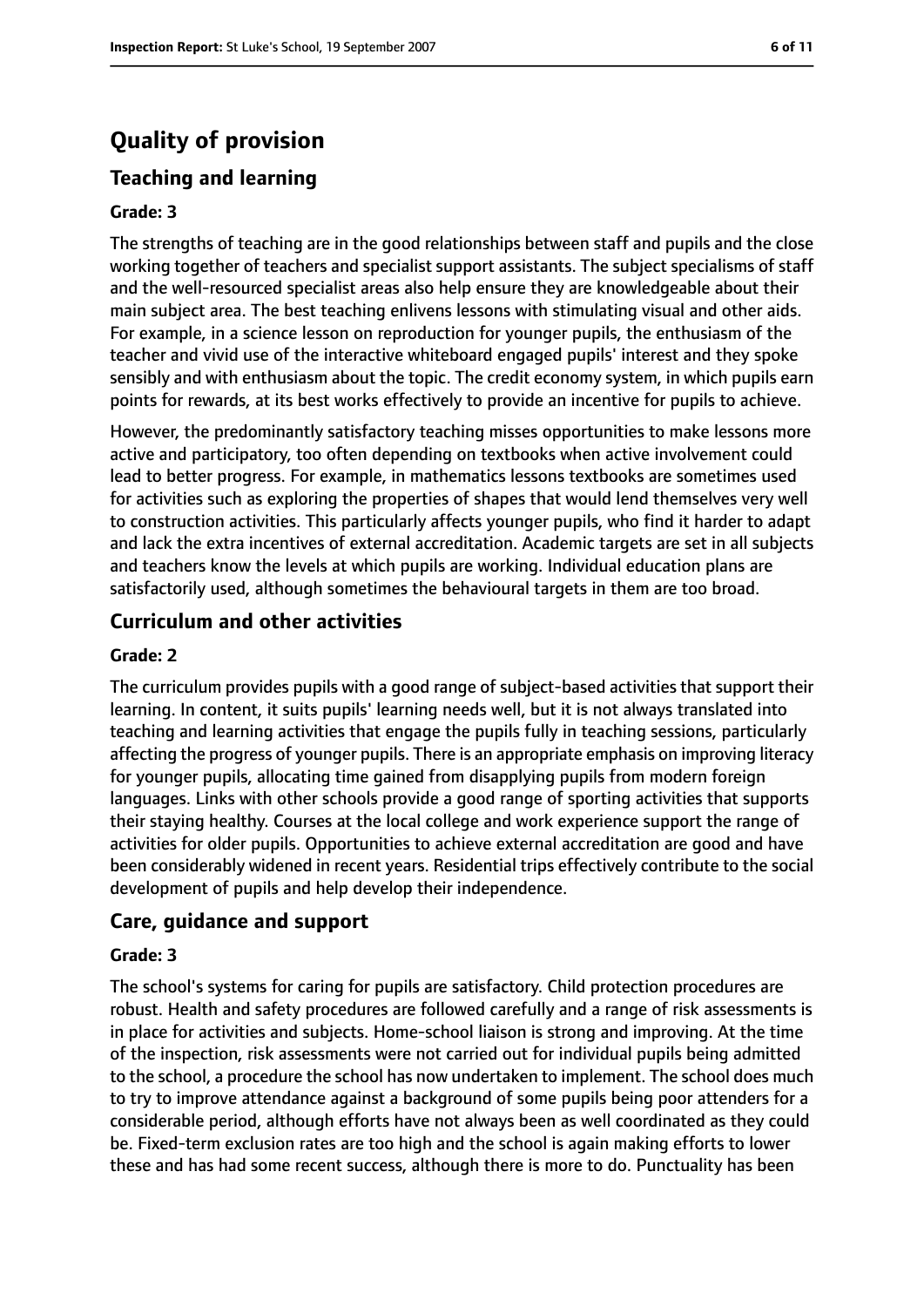improved for those who make their own way into school by the provision of the popular breakfast club.

Staff know individual pupils very well and this contributes positively to the academic support they provide. A secure system of setting targets introduced in the previous two years and applying to all subjects is increasingly enabling staff to gain a clear understanding of the levels at which pupils are working and what more they can achieve. Because of this, assessment is satisfactory and improving and the marking of pupils' work is more helpful.

# **Leadership and management**

#### **Grade: 3**

The headteacher is providing good leadership; elsewhere in the school, there is satisfactory leadership and management. The school has identified the direction in which improvement should take place. For example, the headteacher has introduced a reorganisation of the staffing structure, enabling clearer roles and ensuring staff are held to account for their areas of responsibility, including improvements in teaching and learning. Training to support more consistent behaviour management is having a positive effect. A suitable system of performance management includes teachers and specialist support assistants. Administrative staff make a good contribution to the smooth running of the school.

Self-evaluation procedures, while satisfactory, are still developing and the school was too generous in its judgements of its performance, except for the curriculum and standards. The school improvement plan is not as comprehensive as it should be, but does correctly identify several main areas for improvement and strategies for dealing with them. The school recognises the improvement that needs to be made and is taking some steps to do so. For example, to reduce fixed-term exclusions, the school is ensuring procedures for involving parents are closely followed. Consequently, pupils are beginning to take the implementation of a fixed-term exclusion more seriously than previously.

The governing body offers satisfactory support to the school, acting as its critical friend, but is under strength, particularly lacking sufficient parental representation. Governors are committed to helping the school improve. Since the previous inspection, the school has made satisfactory progress, for example, in improving punctuality, developing subject leaders'skills, and improving academic reports, but it still needs to do more to reduce fixed-term exclusions. The school has a satisfactory capacity to improve.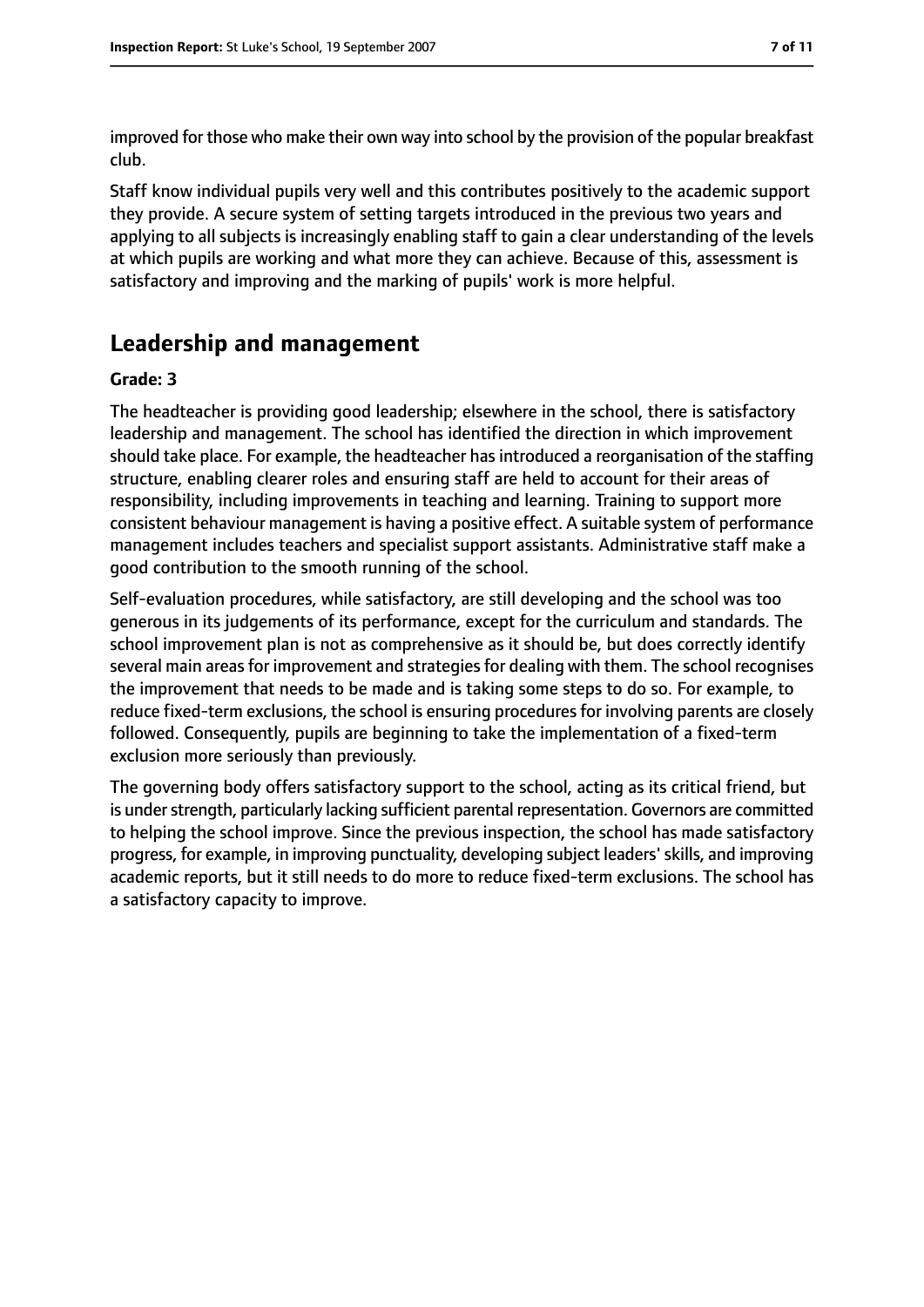**Any complaints about the inspection or the report should be made following the procedures set out in the guidance 'Complaints about school inspection', which is available from Ofsted's website: www.ofsted.gov.uk.**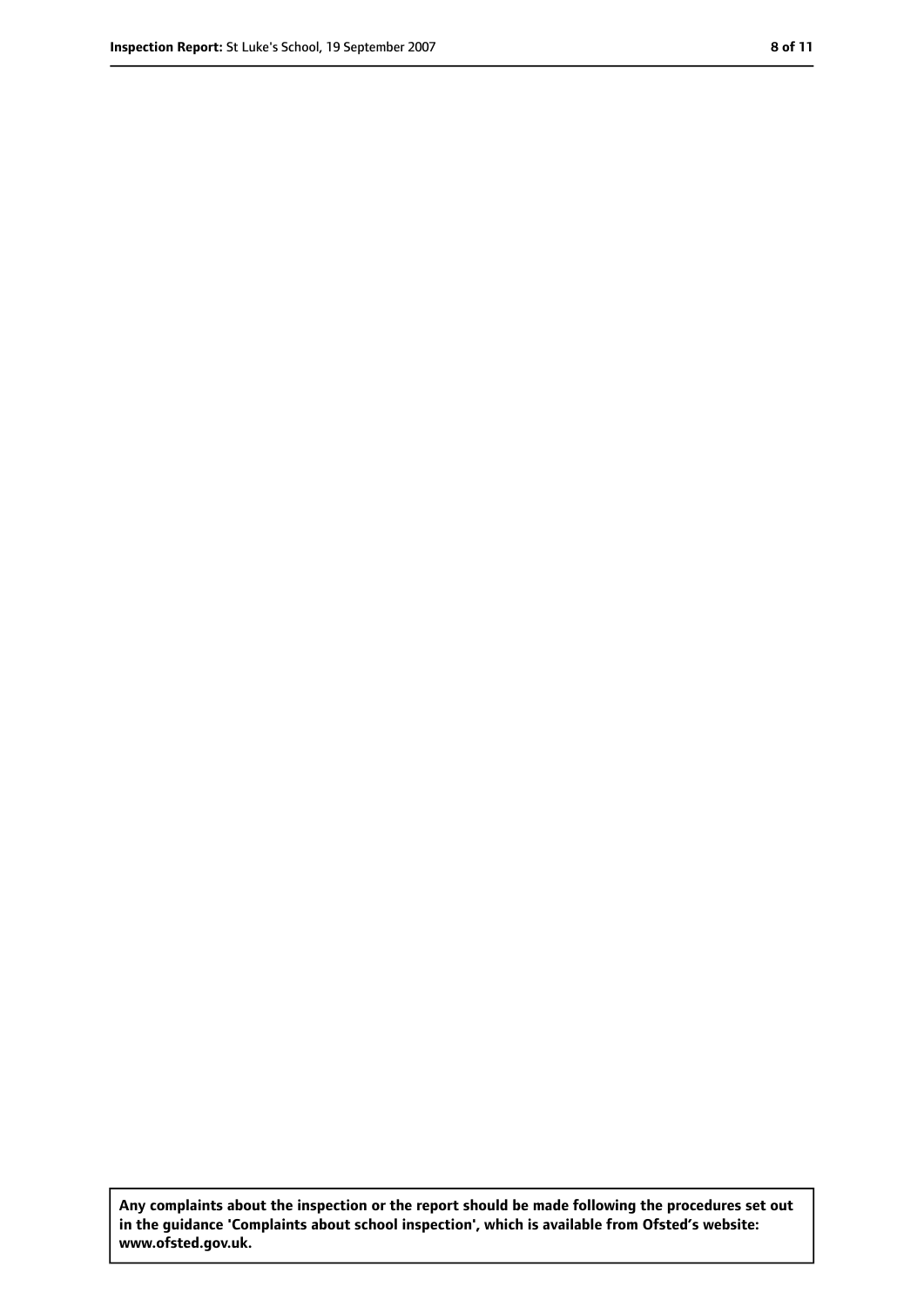#### **Annex A**

# **Inspection judgements**

| $^{\backprime}$ Key to judgements: grade 1 is outstanding, grade 2 good, grade 3 satisfactory, and | School         |
|----------------------------------------------------------------------------------------------------|----------------|
| arade 4 inadeguate                                                                                 | <b>Overall</b> |

# **Overall effectiveness**

| How effective, efficient and inclusive is the provision of education, integrated<br>care and any extended services in meeting the needs of learners? |     |
|------------------------------------------------------------------------------------------------------------------------------------------------------|-----|
| Effective steps have been taken to promote improvement since the last<br>inspection                                                                  | Yes |
| How well does the school work in partnership with others to promote learners'<br>well-being?                                                         |     |
| The capacity to make any necessary improvements                                                                                                      |     |

# **Achievement and standards**

| How well do learners achieve?                                                                               |  |
|-------------------------------------------------------------------------------------------------------------|--|
| The standards <sup>1</sup> reached by learners                                                              |  |
| How well learners make progress, taking account of any significant variations between<br>groups of learners |  |
| How well learners with learning difficulties and disabilities make progress                                 |  |

# **Personal development and well-being**

| How good is the overall personal development and well-being of the<br>learners?                                  |   |
|------------------------------------------------------------------------------------------------------------------|---|
| The extent of learners' spiritual, moral, social and cultural development                                        |   |
| The extent to which learners adopt healthy lifestyles                                                            |   |
| The extent to which learners adopt safe practices                                                                |   |
| How well learners enjoy their education                                                                          |   |
| The attendance of learners                                                                                       | 3 |
| The behaviour of learners                                                                                        |   |
| The extent to which learners make a positive contribution to the community                                       | २ |
| How well learners develop workplace and other skills that will contribute to<br>their future economic well-being |   |

## **The quality of provision**

| $\mid$ How effective are teaching and learning in meeting the full range of the $\mid$<br>learners' needs? |  |
|------------------------------------------------------------------------------------------------------------|--|
| How well do the curriculum and other activities meet the range of needs  <br>and interests of learners?    |  |
| How well are learners cared for, guided and supported?                                                     |  |

 $^1$  Grade 1 - Exceptionally and consistently high; Grade 2 - Generally above average with none significantly below average; Grade 3 - Broadly average to below average; Grade 4 - Exceptionally low.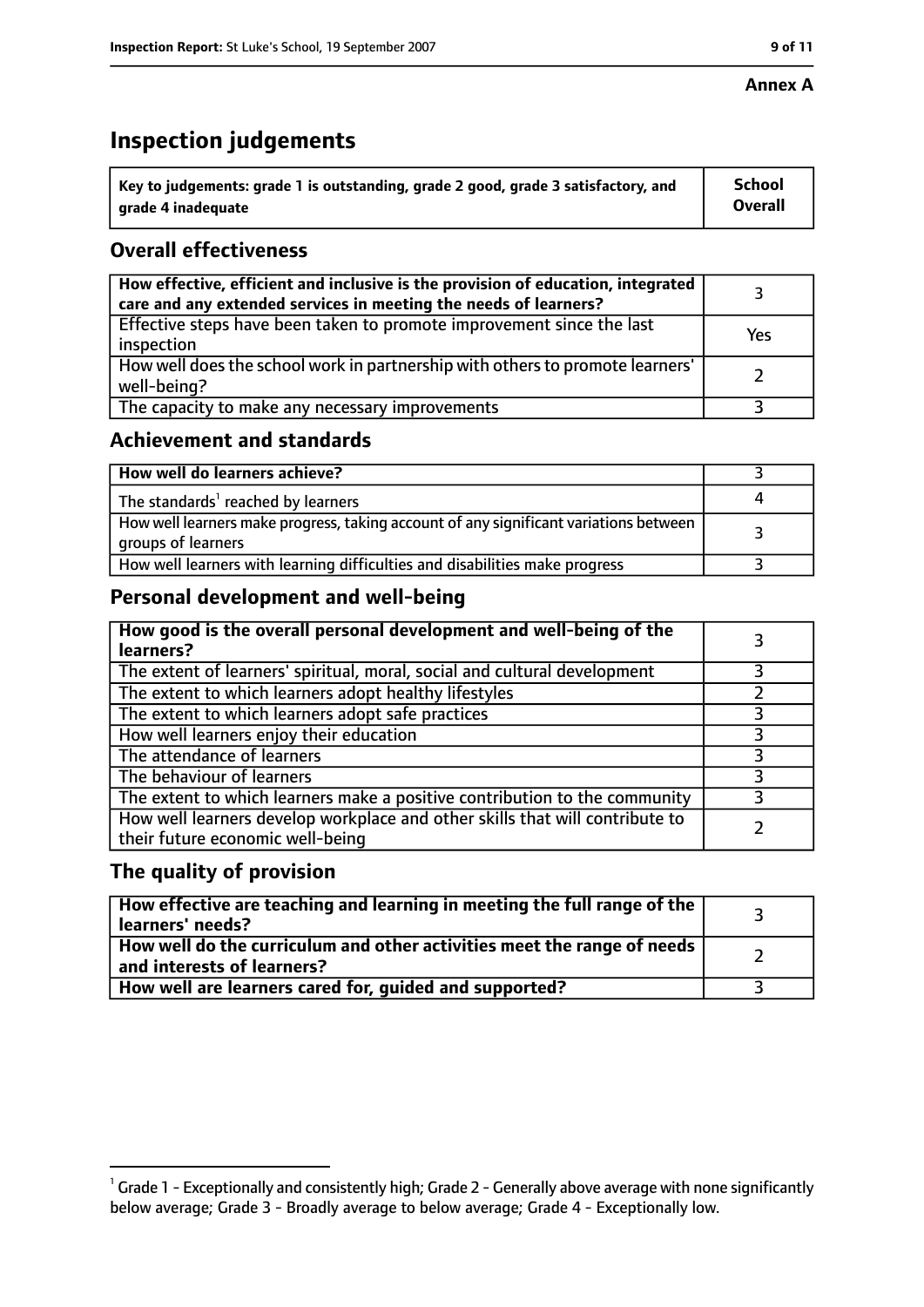# **Annex A**

# **Leadership and management**

| How effective are leadership and management in raising achievement<br>and supporting all learners?                                              |     |
|-------------------------------------------------------------------------------------------------------------------------------------------------|-----|
| How effectively leaders and managers at all levels set clear direction leading<br>to improvement and promote high quality of care and education |     |
| How effectively leaders and managers use challenging targets to raise standards                                                                 | 3   |
| The effectiveness of the school's self-evaluation                                                                                               | 3   |
| How well equality of opportunity is promoted and discrimination tackled so<br>that all learners achieve as well as they can                     | 3   |
| How effectively and efficiently resources, including staff, are deployed to<br>achieve value for money                                          | 3   |
| The extent to which governors and other supervisory boards discharge their<br>responsibilities                                                  | 3   |
| Do procedures for safequarding learners meet current government<br>requirements?                                                                | Yes |
| Does this school require special measures?                                                                                                      | No  |
| Does this school require a notice to improve?                                                                                                   | No  |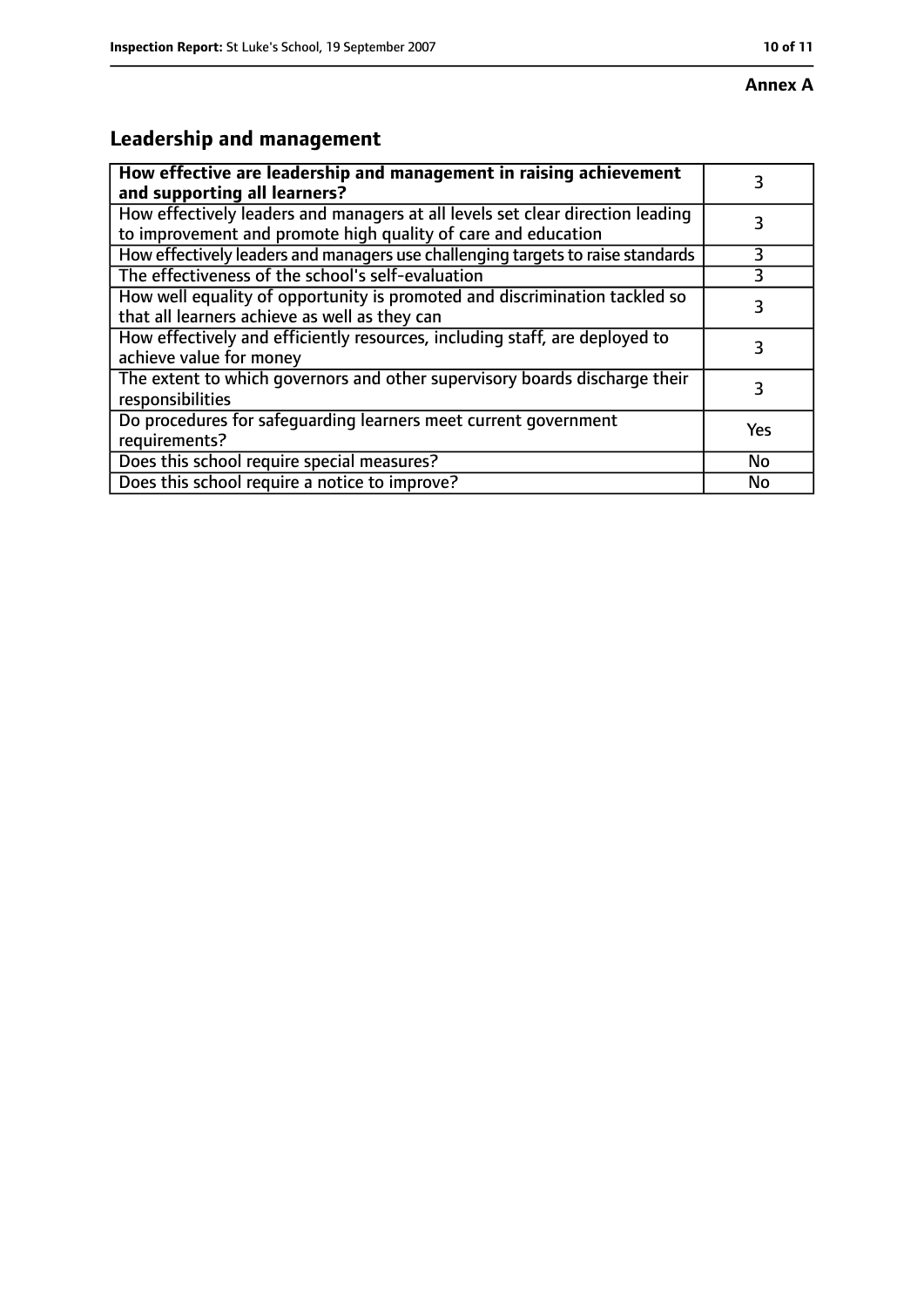#### **Annex B**

## **Text from letter to pupils explaining the findings of the inspection**

21 September 2007

Dear Pupils,

Inspection of St Luke's School, Swindon, Wiltshire SN2 7AS

Thank you for your help when I inspected your school recently.

St Luke's provides you with a satisfactory education. There are some good aspects of your school, including the new headteacher's clear view of what the school needs to do to improve and the good curriculum. The older pupils among you are taking an increasing number of GCSEs.

Also, there are some things the school could do better, so I have asked the staff to:

- Reduce the number of times pupils are excluded from school for short periods through working even more closely together and involving parents more.
- Improve your attendance.
- Improve progress of younger pupils in all subjects by making sure your lessons are more active and give you more chances to take part.

I am sure that you could help in these, for example, in trying hard to improve your attendance.

Thank you again and good luck for the future.

Yours sincerely,

Lead inspector